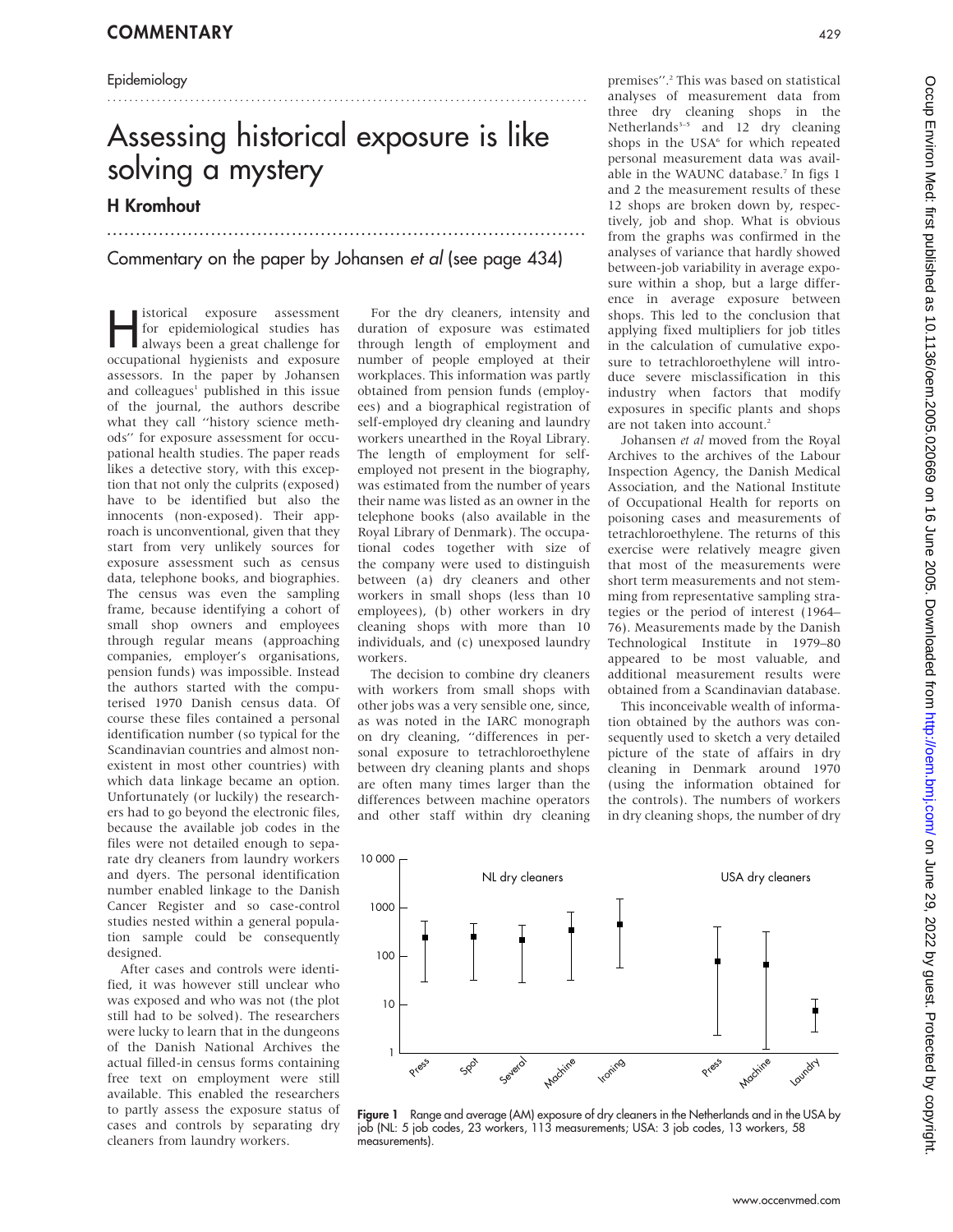



Figure 2 Range and average (AM) exposure of dry cleaners in the Netherlands and in the USA by dry cleaning shop (NL: 3 shops, 23 workers, 113 measurements; USA: 12 shops, 13 workers, 58 measurements).

(see fig 2).

cleaners, the average number of dry cleaning machines per shop, the number of tons of tetrachloroethylene used by these shops, and the average exposure in a shop are just part of this very detailed picture. The authors were able to validate some of their estimates satisfactorily through additional sources of information. They also convincingly claim that the exposure in dry cleaning shops Denmark was considerably lower than in the USA in this time period.

The critique on the lack of valid exposure data in studies addressing the carcinogenicity of tetrachloroethylene<sup>8</sup> will be irrelevant for the Danish casecontrol study. One might only hope that the authors' decision to assume the exposure level to be constant from 1964 to 1979 was only part of the exposure assessment strategy for the case-control study, since differences

#### Epidemiology

# Silica: déjà vu all over again? K Steenland

#### Commentary on the paper by Brown and Rushton (see page 446)

.......................................................................................

**B** rown and Rushton' have conducted<br>a retrospective cohort mortality<br>study of 2700 workers in the<br>industrial sand industry. Work in the rown and Rushton<sup>1</sup> have conducted a retrospective cohort mortality study of 2700 workers in the industrial sand industry results in exposure to crystalline silica, and the focus of the study was whether exposure to silica causes lung cancer. Retrospective exposure assessment, based on air measurements since 1978, and some assumptions about exposure before then, was used to estimate exposure

...................................................................................

levels for different jobs in the industry over time. The resulting job-exposure matrix was used to assign estimated exposure levels to each worker and to estimate cumulative silica exposure, which is commonly the exposure measure of interest for chronic diseases such as lung cancer.

between shops such as lay-out, ventilation, and dimensions of the shop, to name a few, will have resulted in shops with distinctly different exposure levels

Contrary to what the authors claim, I think that we in occupational health epidemiology do usually search for literature outside the "Medline world".<sup>9</sup> Unfortunately the wealth of data available to the authors in Denmark is something exposure assessors in other countries can only dream of. Nevertheless, the authors have set the standard for the use of history science in exposure assessment that others should strive for. Ironically this paper comes from the same country where recently the national occupational hygiene society ceased to exist. More disadvantaged exposure assessors (such as, for instance, from my country, where the

Brown and Rushton did not find an excess of lung cancer in this cohort compared to the general population (lung cancer SMR 0.99, 77 deaths), nor

Ministry of Social Affairs and Employment does not even keep copies of their yearly updated Occupational Exposure Limits lists) might consider a move to Denmark.

Occup Environ Med 2005;62:429–430. doi: 10.1136/oem.2004.019158

Correspondence to: Dr H Kromhout, Environmental and Occupational Health Division, Institute for Risk Assessment Sciences, Utrecht University, PO Box 80176, 3508 TD Utrecht, Netherlands; H.Kromhout@iras.uu.nl

Competing interests: none declared

#### REFERENCES

- 1 **Johansen K**, Tinnerberg H, Lynge E. Use of history science methods in exposure assessment for occupational health studies. Occup Environ Med 2005;62:434–41.
- 2 International Agency for Research on Cancer (IARC). Dry cleaning, some chlorinated solvents and other industrial chemicals, Vol 63. Lyon: IARC, 1995.
- 3 van der Tuin J, Hoevers W. Perchloroethylene in dry cleaning services (TNO Report F1560). Rijswijk, TNO, 1977a (in Dutch).
- 4 van der Tuin J, Hoevers W. Perchloroethylene in dry cleaning services (TNO Report F1590).
- Rijswijk, TNO, 1977b (in Dutch).<br>5 **van der Tuin J**, Hoevers W. *Perchloroethylene in* dry cleaning services (TNO Report F1560). Rijswijk, TNO, 1979 (in Dutch).
- Petreas MX, Rappaport SM, Materna BL, et al. Mixed exhaled air measurements to assess exposure to tetrachloroethylene in dry cleaners. J Exp Anal Environ Epidemiol 1992;(suppl 1):25–39.
- 7 Kromhout H, Symanski E, Rappaport SM. A comprehensive evaluation of within-and betweenworker components of occupational exposure to chemical agents. *Ann Occup Hyg*<br>1993;**37**:253–70.
- 8 Mundt KA, Birk T, Burch MT. Critical review of the epidemiological literature on occupational exposure to perchloroethylene and cancer. Int Arch Occup Environ Health 2003;76:473–91.
- 9 Burstyn I, Kromhout H, Cruise PJ, et al. Designing an international industrial hygiene database of exposures among workers in the asphalt industry.<br>Ann Occup Hyg 2000;**44**:57–66.

did they find any excess silicosis (only two silicosis deaths were observed). Furthermore, they did not find a positive exposure-response trend for lung cancer by cumulative exposure category (rate ratios of 1.0, 1.24, 1.42, and 0.88 by increasing exposure).

Should this negative result be considered surprising? After all, the International Agency for Research on Cancer (IARC) declared in 1997 that crystalline silica was a group I (definite) human carcinogen, based on lung cancer findings across a large number of existing occupational studies and positive animal studies.<sup>2</sup> The National Toxicology Program (NTP) (www.ntp. niehs.nih.gov/ntp/roc/toc11.html) in the USA followed this by declaring silica a known human carcinogen in 2000. Our own subsequent pooled analysis of 10 large silica exposed cohorts (65 000 workers, 1000 lung cancer deaths) found a significant positive exposure-response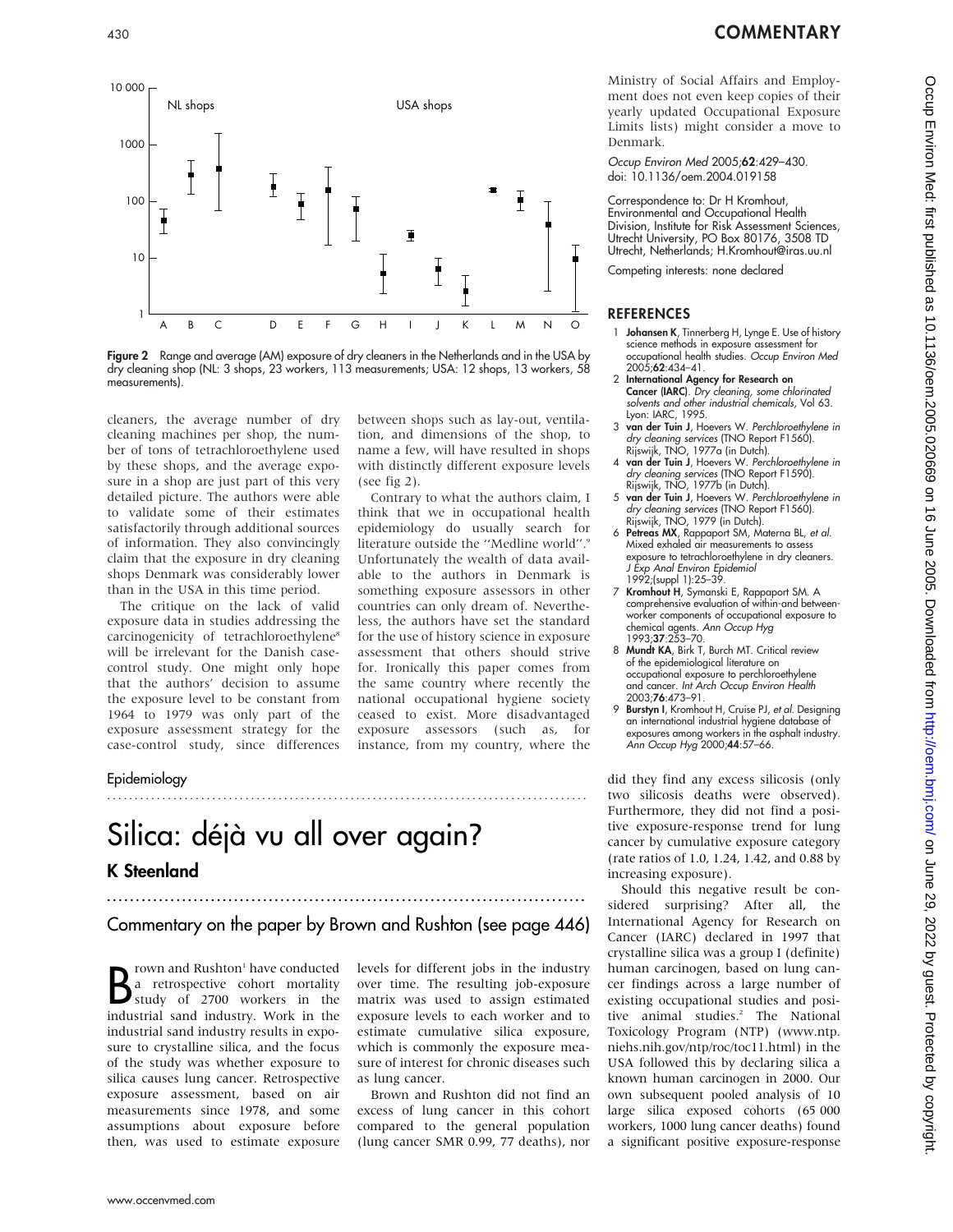trend with cumulative silica exposure,<sup>3</sup> supporting the IARC decision.

I would argue that the negative results of Brown and Rushton are not that surprising, for two reasons. First, IARC noted in 1997 that positive findings for lung cancer were not consistent across studies, and that specific mineralogic properties of the silica might vary and result in different levels of toxicity. Therefore it is quite possible that a given study might be negative.

Second, the exposure levels in the Brown and Rushton study were rather low. Our pooled exposure-response analysis showed that silica is not a strong lung carcinogen compared to the classic occupational carcinogens such as nickel, arsenic, and asbestos. This is why it took over 20 years of studies to convince IARC and other agencies that silica should be considered a known carcinogen. In our pooled analysis, the lung cancer rate ratios did not increase in categorical analyses until after a cumulative exposure of 2 mg/m<sup>3</sup>-years (RRs of 1.0, 1.0, 1.3, 1.5, 1.6 for <0.4, 0.4–2.0, 2.0–5.4, 5.4–12.8, and  $12.8 + \text{mg/m}^3$ years). The geometric mean cumulative exposure in Brown and Rushton was  $0.\overline{3}1$  mg/m<sup>3</sup>-years, a level which a priori might not be expected to result in detectable excess of lung cancer. The high exposure group in the Brown and Rushton categorical analysis (which showed no lung cancer excess) was >1.0 mg/m<sup>3</sup>-year, still a relatively low level (for example, 10 years of working at 0.1 mg/m<sup>3</sup>, which is the occupational limit in many countries). We do not know the distribution of exposures within the high exposure group, but it may be that there were relatively few highly exposed workers there. The relatively low level of exposure in the Brown and Rushton cohort may be the reason for the fact that only two cases of death from silicosis were observed. It is interesting to note that another cohort of 4600 industrial sand workers in the USA had a similar low overall level of cumulative exposure, but there were 17 deaths from silicosis.<sup>4</sup> A lung cancer excess was also observed in this cohort, concentrated among those with the highest exposures. Furthermore, a second study of US industrial sand workers,<sup>5</sup> with some but not complete overlap with Steenland and colleagues,<sup>4</sup> found an SMR for lung cancer of 1.39 and a significant positive exposure-response trend for cumulative and average exposure.

Figure 1 shows the exposure-response curve for the Brown and Rushton study (UK industrial sand) and the IARC multicentre study (note: I have used the exposure-response data from Brown and Rushton which did not control in the model for quarry, as quarry may be a surrogate for exposure). The figure makes clear that the UK study is restricted to relatively low exposures and that the odds ratios have relatively wide confidence intervals—overall the findings from the UK study are compatible with the IARC study.

There are other aspects of the Brown and Rushton cohort which might tend to result in negative findings for lung cancer. There were only eight lung cancers among those with 20 or more years latency, where an effect might be most anticipated. The overall deficit of lung cancer primarily resulted from a marked deficit at one plant, which also had a significant deficit for all cause mortality and for all cancer mortality, possibly due to that plant having less follow up time and a greater healthy worker effect.

Does this negative finding for the Brown and Rushton cohort mean that there is a threshold below which silica exposure is not dangerous? There are several reasons why this may not be the case. Biologically, it is probably not a good idea to postulate a threshold for carcinogens which act via initiating a mutation in the DNA in a stochastic process. Statistically, it is often difficult to determine the shape of the exposureresponse curve in the low dose reason, even with a large sample size. We looked at this question in our own

pooled analysis.6 A threshold model provided only modest improvement in the log likelihood over a non-threshold model, and the optimal threshold was low, about 0.33 mg/m<sup>3</sup>-years. Regulators and policy makers often consider exposure levels for a hypothetical 45 year working lifetime. To stay below a threshold of  $0.33$  mg/m<sup>3</sup>-years would require a allowable level of less than  $0.01$  mg/m<sup>3</sup>, which is less than a tenth of the current standard in the USA. This very low level is unlikely to be technically feasible in most realistic occupational settings.

My own view is that the current standard in the USA, used in many other countries as well, is clearly too high. Several exposure-response studies in recent years have shown that the current US standard is not sufficiently protective to prevent silicosis. $7-10$  The evidence is strong that silica can cause lung cancer,<sup>11</sup> and evidence is mounting that silica causes not only silicosis and lung cancer, but also renal disease and autoimmune diseases like arthritis and scleroderma.12 13 A reduction of occupational limits to  $0.05$  mg/m<sup>3</sup> (the NIOSH recommended standard) or to some lower but technically feasible level below 0.05 mg/m<sup>3</sup> would go a long way to reducing disease due to occupational exposure. This point has been made repeatedly by other authors.<sup> $711$ </sup>



Figure 1 Exposure-response trends for silica and lung cancer in two studies.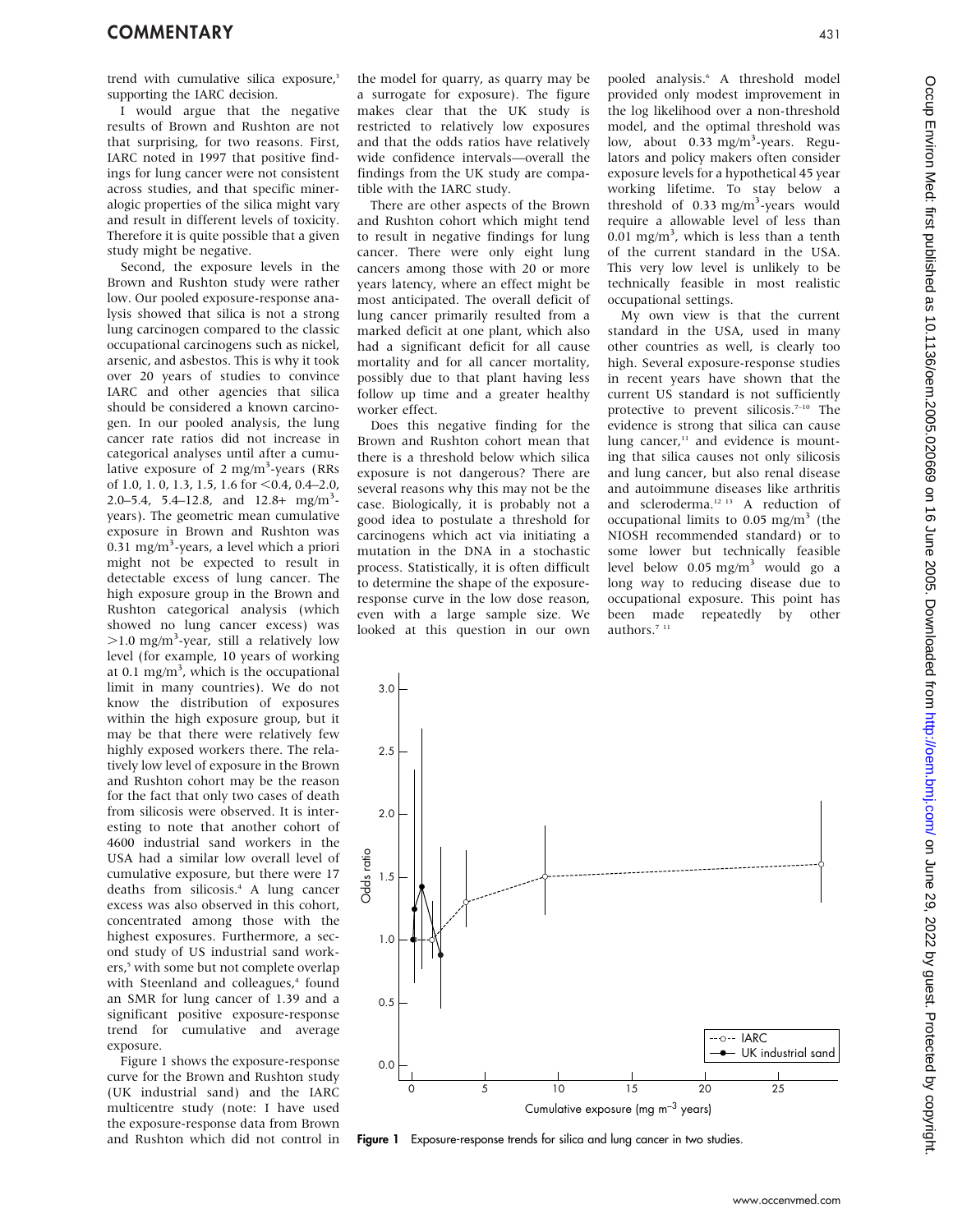### <sup>432</sup> COMMENTARY

A broader question raised by the findings of Brown and Rushton is how we evaluate consistency in epidemiological studies, and when one might consider that a controversy about a putative carcinogen might be laid to rest. Clearly for silica one should expect that some new studies will be negative for lung cancer, especially when exposure levels are low. Nonetheless, policy makers must judge the weight of the evidence, as has been done by IARC and the NTP, agencies which evaluated more than 30 epidemiological studies of silica exposed workers. Given this level of past research, it might be considered high time for policy makers to act without the perennial call that ''more research is needed''.

Occup Environ Med 2005;62:430–432. doi: 10.1136/oem.2005.020669

Correspondence to: Dr K Steenland, Rollins School of Public Health, Emory University, Atlanta, GA, USA; nsteenl@sph.emory.edu

Competing interests: none declared

#### REFERENCES

- 1 Brown T, Rushton T. Mortality in the US industrial silica sand industry: 2. A retrospective cohort study. Occup Environ Med 2005;62:446–52.
- 2 IARC. Silica: some silicates, coal dust, and paraaramid fibrils, Monograph 68. Lyon, France: IARC Publications, 1997.
- 3 Steenland K, Mannetje A, Boffetta P, et al. Pooled exposure-response and risk assessment for lung cancer in 10 cohorts of silica-exposed workers: an IARC multi-centric study. Cancer Causes Control 2001;12:773–84.
- 4 Steenland K, Sanderson W. Lung cancer among industrial sand workers exposed to crystalline silica. Am J Epidemiol 2001;153:695–703.
- 5 Hughes JM, Weill H, Rando RJ, et al. Cohort mortality study of North American industrial sand workers. II. Case-referent analysis of lung cancer and silicosis deaths. Ann Occup Hyg 2001;45:201–7.
- 6 Steenland K, Deddens D. Response to letter from
- Dr. Ulm. Cancer Causes Control 2002;13:781. 7 Greaves I. Not-so-simple silicosis: a case for
- public health action. *Am J Ind Med*<br>2000;**37**:245–51.
- 8 Chen W, Zhuang Z, Attfield M, et al. Exposure to silica and silicosis among tin miners in China: exposure-response analyses and risk assessment. Occup Environ Med 2001;58:31–7.
- 9 Park R, Rice F, Stayner L, et al. Exposure to crystalline silica, silicosis, and lung disease other than cancer in diatomaceous earth industry workers: a quantitative risk assessment. Occup Environ Med 2002;59:36–43.
- 10 Churchyard G, Ehrlich R, teWater Naude J, et al. Prevalence of silicosis and exposure response associations among goldminers in South Africa. Occup Environ Med 2004;61:811–16.
- 11 Kriebel D, Rosenberg B. Lung cancer: another good reason to control silica. Cancer Causes Control 2001;12:785–7.
- 12 Steenland K, Mannetje A, Attfield M. Pooled analysis of kidney disease mortality and silica exposure in three cohorts. Ann Occup Hyg 2002b;46(suppl 1):10–13.
- 13 Steenland K, Sanderson W, Calvert G. Kidney disease and arthritis among workers exposed to silica. Epidemiology 2001;12:405–12.

#### **Pollution**

# Long term effects of air pollution in Europe

.......................................................................................

...................................................................................

#### K Katsouyanni

### Commentary on the paper by Filleul et al (see page 453)

There is an extensive documentation<br>in Europe and North America about<br>the short term effects of air pollu-<br>tion (especially particulate pollution) on here is an extensive documentation in Europe and North America about the short term effects of air polluhealth and a general consensus about their order of magnitude.<sup>1</sup> In contrast, long term effects, which are potentially very important, have been addressed in only a few cohort studies. This is mainly due to the problems of designing and executing large and expensive studies of long duration. Three studies have reported results from the  $USA^{2-4}$ and only one from a Dutch cohort in Europe.5 In this issue, results from another European cohort study performed in France are reported.<sup>6</sup>

The long term effects of particulate air pollution reported so far, exceed those of short term exposures and have a larger impact in terms of years of life lost.<sup>7-8</sup> The effect estimates from cohort studies, especially the ACS study,<sup>3</sup> have been applied in various health impact assessment (HIA) efforts.<sup>9</sup> Thus, the fact that there are very few such studies in Europe poses important problems: (1) Can we extrapolate from studies done in the USA, especially when there are known quantitative and qualitative

differences between the USA and Europe in the air pollution mix? (2) Are the studies performed so far, enough to get an effect estimate with reasonably general applicability?

The cohort studies reported have used individual data on outcome and confounders, but have generally assessed air pollution in an ''ecological'' way that is, using one fixed monitor per city and assuming all residents of this city to be exposed to the same amount of pollution. In the Dutch study,<sup>5</sup> an effort was made to refine the measurement by adding information on individual residential characteristics (that is, proximity to a major road). The results from these studies are generally consistent, and the fact that all major confounders have been assessed individually leaves little doubt that the reported associations are not due to hidden confounders.

In the study by Filleul et al, 24 areas from seven cities are investigated. In all areas a fixed site monitoring station had been established, and persons with residences within a distance from the monitor have been included. Each subject has been assigned an exposure level corresponding to the relevant monitoring site. Assigning different exposures within the same city according to residence, adds an additional component of exposure misclassification due to the fact that subjects may move around a town and have an exposure closer to the average of all monitors. The authors then excluded the subjects whose exposure was assessed by monitors influenced by local traffic. The assumption was that this exposure may be an overestimate of the population exposure and lead to a biased effect estimate. By excluding these six areas, they excluded the whole city of Toulouse, the highest pollution area of Bordeaux, and the two highest of Marseille. Their argument for excluding these areas is plausible, but highlights the misclassification problems inherent in such assessments and the need to link to real population timeactivity survey data (which are usually not available).

It is only after excluding these six areas that an effect of particulate and traffic related pollutants is detected. I think that an analysis at the city level, using as exposure metric the average of all city monitors would provide a useful sensitivity analysis for comparison purposes with previously reported results from other cohort studies.

It should be noted that the above exclusion of monitors influenced directly by traffic should be interpreted as exclusion of measurements hypothesised as being unrepresentative of the population exposure, as the authors correctly point out. It does not mean that traffic pollution is not an important (or indeed the most important) component of exposure to air pollution. The results of the present study reinforce the role